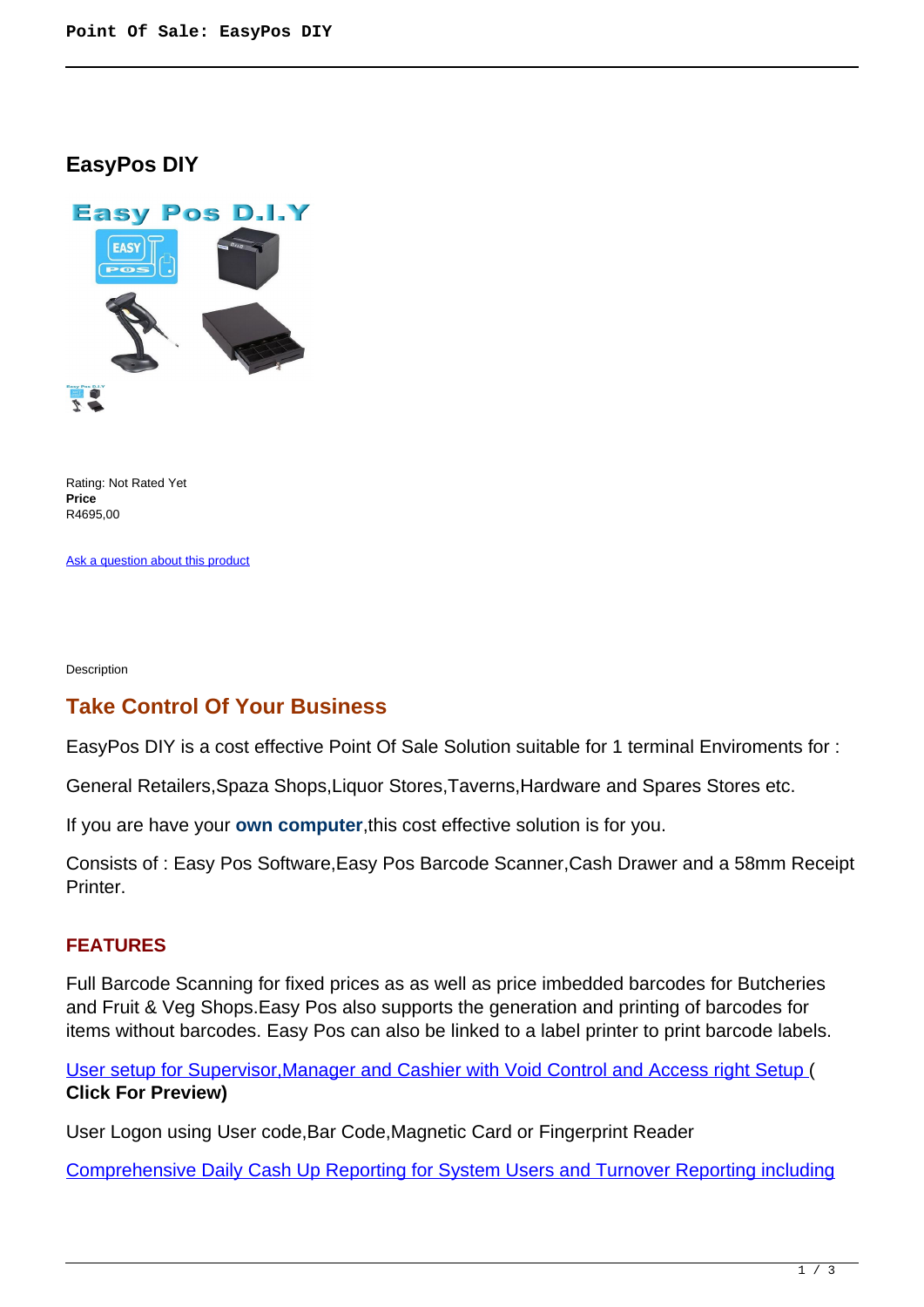[Void Transactions andPayout Transactions](images/retail/CashUpReport.jpg) (**Click For Preview)**

Fully configurable Keyboard Layout

[Sales,Stock and Profit Management with easy to understand Reporting](images/retail/Item_Sales_Report.jpg) (**Click For Preview)**

[Sample Report \(](images/retail/Item_Sales_Report.jpg)**Click For Preview)**

Receipt On/Off Function with after transaction Receipt Printing

[Comprehensive Lay Buy Management Function for Clothing and Furniture Stores.\(](index.php?option=com_content&view=article&id=22)**Click To Watch Video**)

Hold Sale Function,to put a sale on hold to assist another customer (While first customer fetches his wallet Etc) .

[Delivery Management for TakeAways ,Fast Food or for use for in Hardware and Furniture](index.php?option=com_content&view=article&id=21) [Retail. \(](index.php?option=com_content&view=article&id=21)**Click To Watch Video**)

[Receive and Track Foreign Currency Payments for Airports and Countries where Multiple](index.php?option=com_content&view=article&id=23) [Currencies are used. For Example Zimbabwe, Mozambique, Angola,Malawi etc](index.php?option=com_content&view=article&id=23) **(Click To Watch Video)**

# **Simple And Easy To Use**

Installation and Delivery Options

Option 1

You can bring your computer to our offices and we will install Easy Pos Point Of Sale and train you how to use the system to manage your business.This normally takes about an hour and booking is essential.We will not be able to assist you without an appointment.To make an appointment call us [\(Click Here\)](address)

### Option 2

You can watch the training,installation and demo videos and purchase the system online through this website.We will assist you via the phone or online via Teamviewer if this is required.



#### **Returns Policy:**

**All components have been tested. Retail Systems can assist within 30 days of purchase to assist telephonically or login in over the Internet with Teamviewer to assist with**